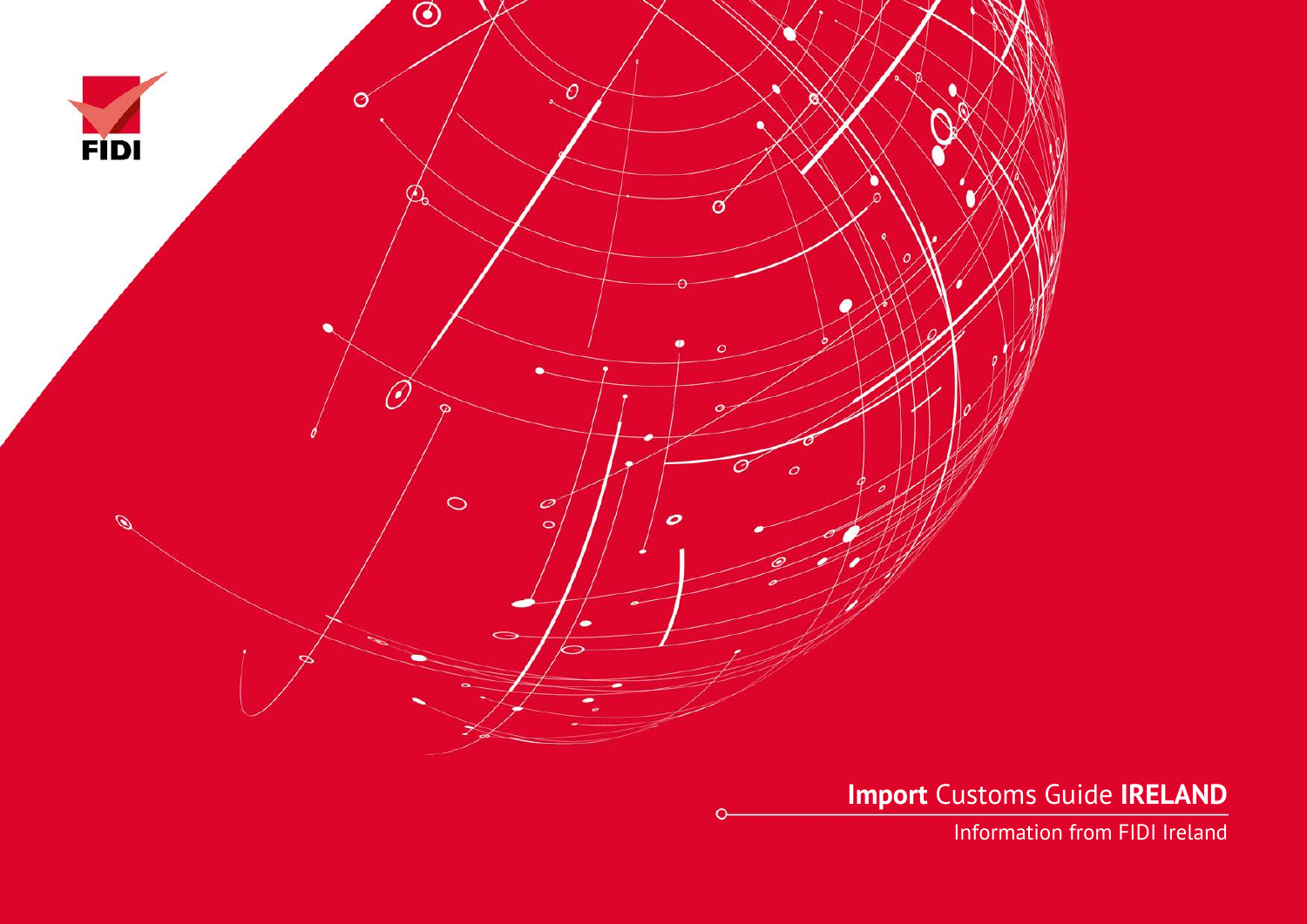## **Customs guide** IRELAND

## **The global quality standard for international moving.**

The FAIM label is your global assurance for a smooth, safe and comprehensive relocation process.





| <b>GOODS</b>                                                    | <b>DOCUMENTS REQUIRED</b>                                                                                                                                                                                                                                                                                                                                                                                                                                                                                                                                                                                                                                                                                                        | <b>CUSTOMS PRESCRIPTIONS</b>                                                                                                                                                                                                                                                                                                                                                                                                                                                                                                                                                                                                                                                                                                                                                                                                                                               | <b>REMARKS</b>                                                                                                                                                             |
|-----------------------------------------------------------------|----------------------------------------------------------------------------------------------------------------------------------------------------------------------------------------------------------------------------------------------------------------------------------------------------------------------------------------------------------------------------------------------------------------------------------------------------------------------------------------------------------------------------------------------------------------------------------------------------------------------------------------------------------------------------------------------------------------------------------|----------------------------------------------------------------------------------------------------------------------------------------------------------------------------------------------------------------------------------------------------------------------------------------------------------------------------------------------------------------------------------------------------------------------------------------------------------------------------------------------------------------------------------------------------------------------------------------------------------------------------------------------------------------------------------------------------------------------------------------------------------------------------------------------------------------------------------------------------------------------------|----------------------------------------------------------------------------------------------------------------------------------------------------------------------------|
| <b>Removal Goods from within EU</b>                             |                                                                                                                                                                                                                                                                                                                                                                                                                                                                                                                                                                                                                                                                                                                                  | • No Customs Clearance needed.                                                                                                                                                                                                                                                                                                                                                                                                                                                                                                                                                                                                                                                                                                                                                                                                                                             |                                                                                                                                                                            |
| Removal goods from outside EU                                   | Original Irish Customs Form 1076 + TOR1.<br>Legible inventory in English with same<br>signature of shipper as on Form 1076.<br>Proof of residence abroad.<br>1 of the following dated 1 year six months<br>and recent - utility bills / credit card<br>statements / bank statements (must show<br>day to day living) - in English or brief<br>translation.<br>1 of the above dated within 6 months of<br>your move - in English or brief translation.<br>If available Proof of sale of residence abroad<br>or copy of rental / lease agreement - in<br>English or brief translation.<br>Proof of employment abroad.<br>Proof of residence in Ireland like lease<br>agreement or utility bill.<br>Proof of employment in Ireland. | Used household goods are allowed duty free<br>if they have been in the owner's possession<br>and used for at least six (6) months and are<br>for the owner's continued use and not for<br>resale.<br>The importer must be a resident in the<br>country of origin for at least one (1) year and<br>intend to take up permanent residence for at<br>least 185 calendar days.<br>Customer will be required by customs to<br>provide evidence of taking up permanent<br>residence in Ireland and evidence of<br>residency in country of departure for a<br>continuous period of 12 months or more<br>prior to departure.<br>Customs will require proof that importer was<br>residing abroad prior to shipments arrival,<br>this can be produced in the form of letter of<br>reference from previous employer, utility<br>bills i.e. electricity, gas, bank statements,<br>etc. | Shipper may import household goods /<br>personal effects up to 6 months prior to<br>Transfer of Residence and for up to 1 year<br>after. Final decision lies with customs. |
| Removal goods to a secondary residence from a<br>non-EU country | Customs value inventory list to determine<br>VAT & Duty amounts.<br>PPS number.<br>Freight invoice                                                                                                                                                                                                                                                                                                                                                                                                                                                                                                                                                                                                                               | All goods are subject to VAT at a rate of 23%<br>of their value.<br>Duty changes from month to month<br>estimate between 10%-25%.                                                                                                                                                                                                                                                                                                                                                                                                                                                                                                                                                                                                                                                                                                                                          |                                                                                                                                                                            |

All rights reserved. This publication may not be reproduced in any form without the permission of the FIDI Global Alliance. The FIDI Global Alliance cannot take responsibility for the contents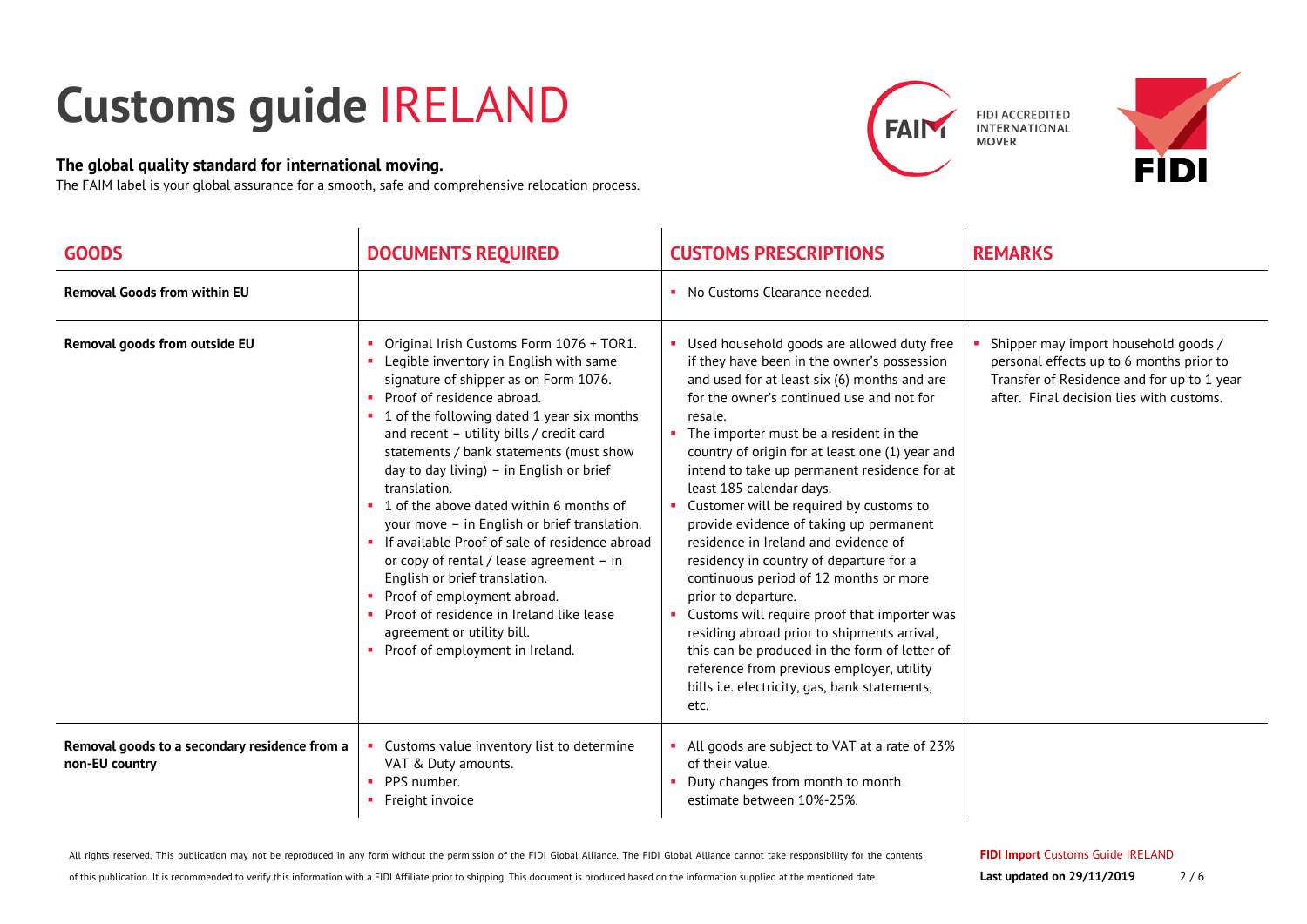| <b>GOODS</b>                                                                     | <b>DOCUMENTS REQUIRED</b>                                                                                                                                                                                                                                                                                                                                                                                                                                                                                                                    | <b>CUSTOMS PRESCRIPTIONS</b>                                                                                                                                                                                                                                                                                                                       | <b>REMARKS</b>                                                                                                                                                                                                         |
|----------------------------------------------------------------------------------|----------------------------------------------------------------------------------------------------------------------------------------------------------------------------------------------------------------------------------------------------------------------------------------------------------------------------------------------------------------------------------------------------------------------------------------------------------------------------------------------------------------------------------------------|----------------------------------------------------------------------------------------------------------------------------------------------------------------------------------------------------------------------------------------------------------------------------------------------------------------------------------------------------|------------------------------------------------------------------------------------------------------------------------------------------------------------------------------------------------------------------------|
| <b>Diplomats Removals</b>                                                        |                                                                                                                                                                                                                                                                                                                                                                                                                                                                                                                                              | • Duty free entry.<br>Embassy in host country needs to apply to<br>Department of Foreign Affairs Protocol<br>Division in Dublin for duty free entry<br>Alcohol brought in by diplomats for personal<br>consumption is allowed in free of charge.<br>Please consult your Embassy for more<br>information about potential quotas before<br>shipping. | • It is necessary to know the marks and<br>numbers of the packages in which the goods<br>are travelling, the ship's name, date and port<br>of arrival.                                                                 |
| Inheritance from a non-EU country                                                | • Form C&E 1080.<br>• Copy of the Will of the deceased and<br>certified relevant extract there from or copy<br>of Probate from the Court if the deceased<br>died intestate. An English translation is<br>necessary if document is not in English.<br>• Copy death certificate.<br>• Inventory (if the copy Will or other<br>document does not specifically detail the<br>goods to be imported) with supporting<br>declaration from the Lawyer confirming that<br>the goods to be imported are the legatee's<br>rightful share of the estate. |                                                                                                                                                                                                                                                                                                                                                    |                                                                                                                                                                                                                        |
| New furniture, Household Items, Presents and<br>Souvenirs, from a non-EU country | • Customs valued inventory list to determine<br>VAT & Duty amounts.<br>• Freight Invoice<br>• PPS number.                                                                                                                                                                                                                                                                                                                                                                                                                                    | New furniture and household furniture are<br>liable to payment of customs duty and VAT,<br>if they have not been in the owner's<br>previous use and possession for more than<br>the periods given in item "removal goods".                                                                                                                         | • These articles, where included in a<br>household removal are liable to payment of<br>customs duty and VAT and must be<br>separately declared on the import<br>declaration (Transfer of Residence Form<br>$N°1076$ ). |
| Works of art, Antiques from non-EU country                                       |                                                                                                                                                                                                                                                                                                                                                                                                                                                                                                                                              |                                                                                                                                                                                                                                                                                                                                                    | Antiques and works of art imported into the<br>Republic of Ireland for re-sale are treated as<br>a commercial import, and such goods would<br>be subject to Duty/VAT according to the<br>circumstances.                |

All rights reserved. This publication may not be reproduced in any form without the permission of the FIDI Global Alliance. The FIDI Global Alliance cannot take responsibility for the contents

of this publication. It is recommended to verify this information with a FIDI Affiliate prior to shipping. This document is produced based on the information supplied at the mentioned date.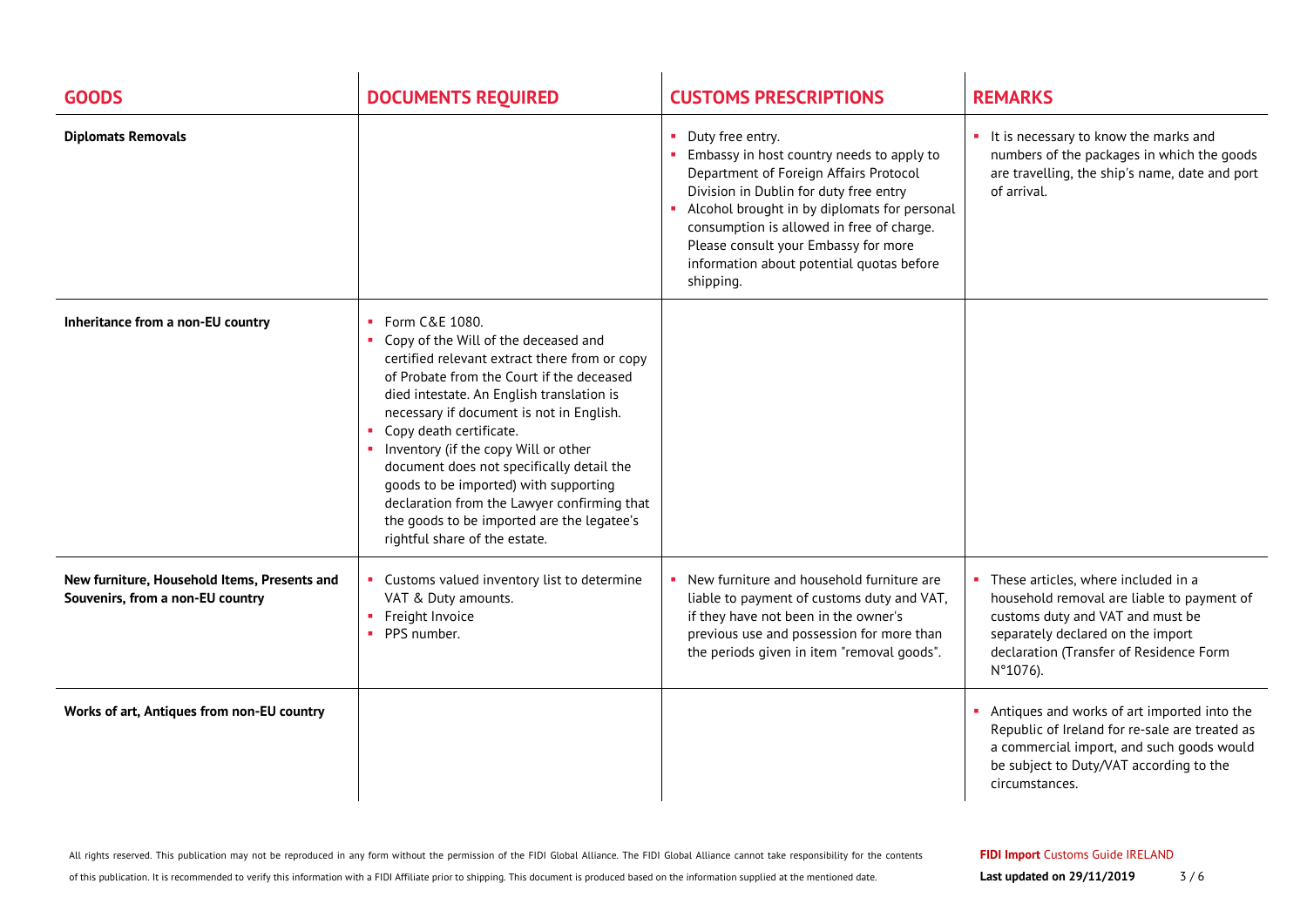| <b>GOODS</b>                                               | <b>DOCUMENTS REQUIRED</b>                                                                                                                                                                                                      | <b>CUSTOMS PRESCRIPTIONS</b>                                                                                                                                                                                                                                                                                                                                                                                                                                                                                                                                                                                                                                                         | <b>REMARKS</b>                                                                                                                                                                                                                                                                                                                                                     |
|------------------------------------------------------------|--------------------------------------------------------------------------------------------------------------------------------------------------------------------------------------------------------------------------------|--------------------------------------------------------------------------------------------------------------------------------------------------------------------------------------------------------------------------------------------------------------------------------------------------------------------------------------------------------------------------------------------------------------------------------------------------------------------------------------------------------------------------------------------------------------------------------------------------------------------------------------------------------------------------------------|--------------------------------------------------------------------------------------------------------------------------------------------------------------------------------------------------------------------------------------------------------------------------------------------------------------------------------------------------------------------|
| <b>Motor Vehicles</b>                                      | Customs Form 1076 & TOR1.<br>Copy purchase invoice.<br>Original vehicle document showing owner's<br>name engine and chassis number.<br>Copy insurance over 6 months old.<br>VRT4 Form Cars Only<br>• VRT5 form Motorbikes only | Duty free entry if vehicle has been in<br>possession of and has been substantially<br>used by importer abroad, for at least 6<br>months prior to transfer to Ireland.<br>• Vehicle cannot be sold or otherwise<br>disposed of for one year after the date of<br>importation.<br>• All automobiles being imported and not<br>covered under the transfer of residence<br>conditions are subject to sales tax and<br>vehicle registration tax. In order to ascertain<br>the amount payable to customs your<br>destination agent will require the following<br>information: Name, Make, Model, Year, Type,<br>engine capacity, petrol/diesel, length of time<br>owned and invoice value. | • Motorcycles and automobiles may only be<br>imported when the shipper is in Ireland.<br>In the case of motor-drive vehicles<br>(including their trailers), caravans, mobile<br>homes, pleasure boats and private aircraft,<br>the person concerned must have had the use<br>of such property for a period of at least 6<br>months before the change of residence. |
| Motor Vehicles - from another member state of<br><b>EU</b> | VRT/TOR Form<br>Documentary proof that vehicle has been in<br>the owner's possession and use abroad for<br>over six months.<br>All information needed is on the VRT/TOR<br>Form                                                | Duty free entry if vehicle has been in<br>possession of and has been substantially<br>used by Importer abroad for over six months.                                                                                                                                                                                                                                                                                                                                                                                                                                                                                                                                                   | • Although the owner must have owed the car<br>for only six months :<br>• He must have lived outside Ireland for<br>over twelve months.<br>• He must supply documentary evidence of<br>his stay abroad.                                                                                                                                                            |
| Articles of Gold or Silver Plate from a non-EU<br>country  | • Form N°. CU.56.                                                                                                                                                                                                              | • Duty free entry.                                                                                                                                                                                                                                                                                                                                                                                                                                                                                                                                                                                                                                                                   | This regulation does not apply to<br>electroplated goods.<br>Statutory declaration must be made by the<br>importer before a Commissioner for Oaths<br>on Form N°.CU.56, to the effect that such<br>articles are being imported for private use<br>and are not for sale or exchange.                                                                                |
| Alcohol                                                    |                                                                                                                                                                                                                                | • Alcoholic beverages are vatable & dutiable.<br>• Alcohol brought in by diplomats for personal<br>consumption is allowed in free of charge.                                                                                                                                                                                                                                                                                                                                                                                                                                                                                                                                         | Please consult your Embassy for more<br>information about potential quotas before<br>shipping.                                                                                                                                                                                                                                                                     |

of this publication. It is recommended to verify this information with a FIDI Affiliate prior to shipping. This document is produced based on the information supplied at the mentioned date.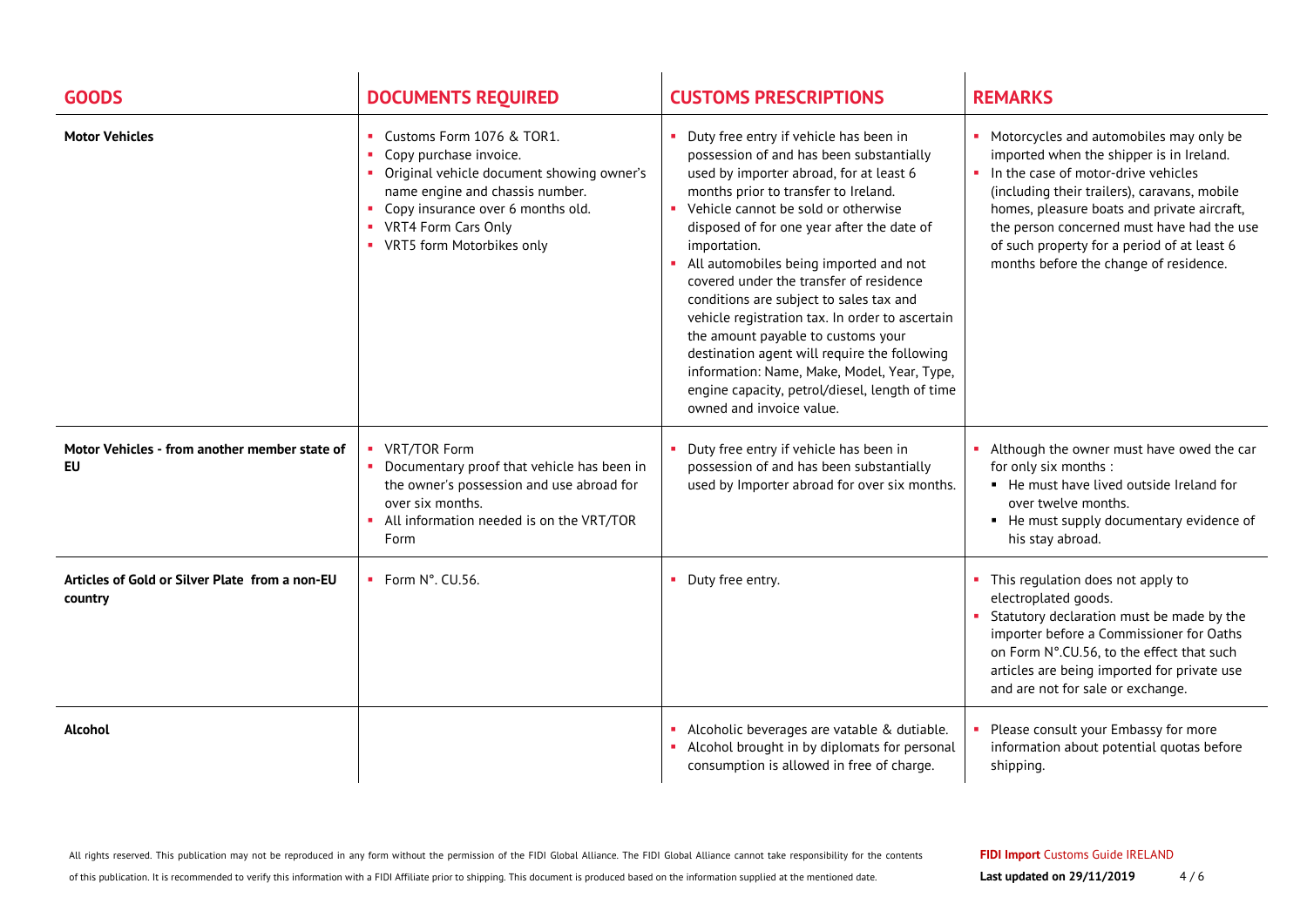| <b>GOODS</b>            | <b>DOCUMENTS REQUIRED</b>                                                                                                                                                                                                                                                                                                                                                                                                                                                                                                                                                            | <b>CUSTOMS PRESCRIPTIONS</b>                                                                                                                                                                                         | <b>REMARKS</b>                                                                                                                                                                                                                                          |
|-------------------------|--------------------------------------------------------------------------------------------------------------------------------------------------------------------------------------------------------------------------------------------------------------------------------------------------------------------------------------------------------------------------------------------------------------------------------------------------------------------------------------------------------------------------------------------------------------------------------------|----------------------------------------------------------------------------------------------------------------------------------------------------------------------------------------------------------------------|---------------------------------------------------------------------------------------------------------------------------------------------------------------------------------------------------------------------------------------------------------|
| <b>Pets</b>             | Any domestic cat or dog brought from any<br>country or territory other than Great Britain,<br>Northern Ireland, the Channel Islands or the<br>Isle of Man may not be landed in the state<br>unless:<br>• Either, an import licence is obtained by<br>customer prior to arrival of pets and<br>animals into Ireland from:<br>Department of Agriculture<br>Kildare Street<br>Dublin 2 - Ireland<br>Tel: 353 1 67 89 011<br>• Or the pet has a Pet Passport issued<br>under the regulations of the European<br>Parliament and is in compliance with the<br>regulations of the passport. |                                                                                                                                                                                                                      |                                                                                                                                                                                                                                                         |
| <b>Prohibited Items</b> |                                                                                                                                                                                                                                                                                                                                                                                                                                                                                                                                                                                      | • Narcotics.<br>Pornography.<br>Explosive.<br>• Meat and meat products.<br>Live plants.<br>• Live or dead animals (birds & poultry).<br>Endangered species.<br>• Yay & straw (even if used in packing).<br>Firearms. | • All owners of firearms must obtain a<br>temporary importation licence prior arrival<br>in Ireland. On arrival, firearms will be<br>examined by customs and surrendered to<br>Police who will issue licence to hold firearm<br>in Republic of Ireland. |